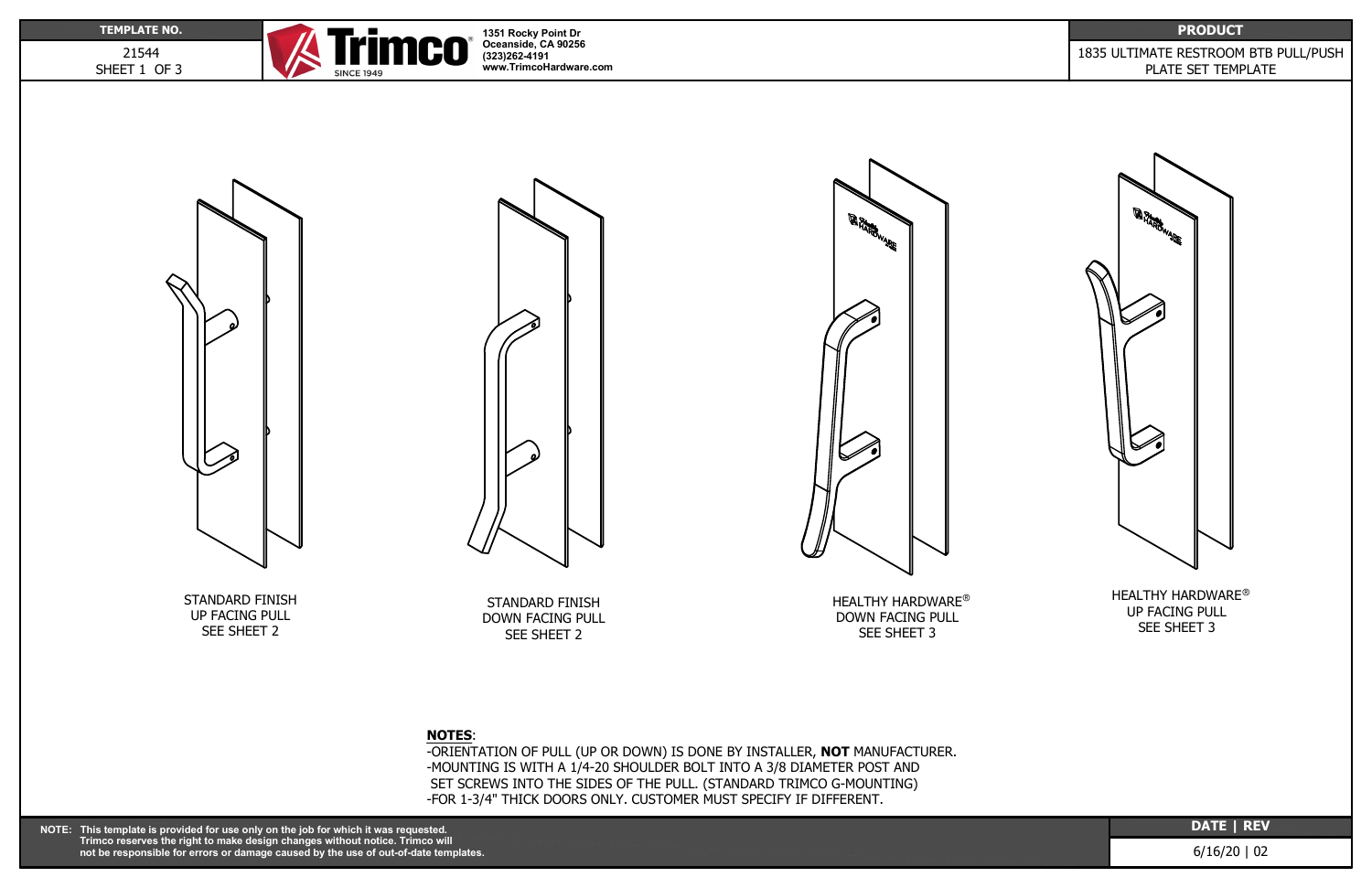**DATE | REV**

6/16/20 | 02